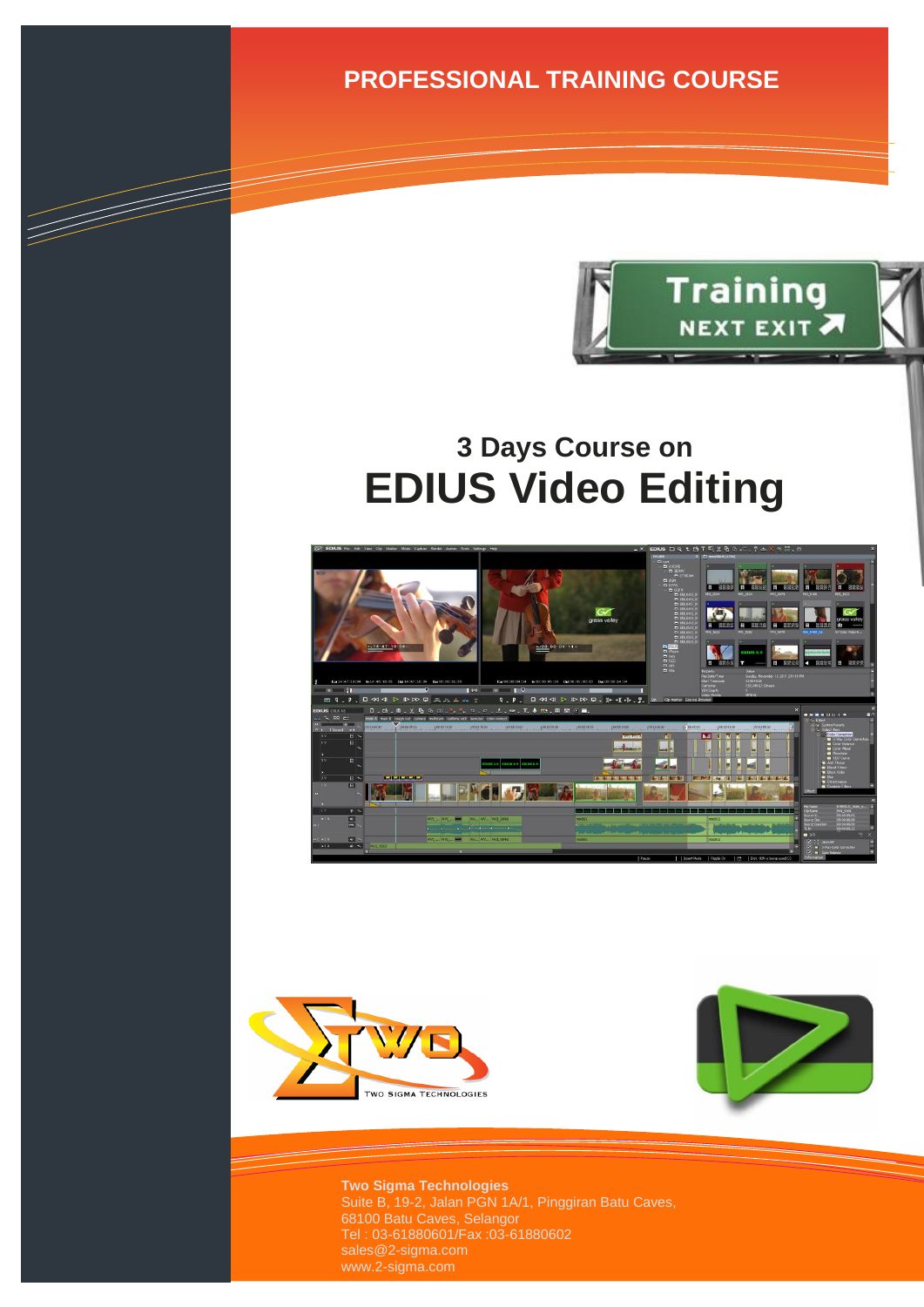

#### **About the Course**

EDIUS Video Editing Software is a fast and highly versatile multi-format editing program designed for use by both filmmakers and broadcast professionals. Capable of handling nearly any format from any camera--at resolutions up to 4K--EDIUS provides the real-time editing, solid user interface, and wide native support that advanced professional productions crave. With its ease of use, precision control, and solid, optimized workflow, EDIUS is the right post-production tool for any film or video project, no matter how large or complex.

#### **Prerequisites**

This course assumes a basic knowledge of video technology and computer use. You should be familiar with concepts such as time-code, video formats and file types. You should feel confident working with a mouse and keyboard using Microsoft Windows operating system to complete standard operations such as coping, pasting, renaming and deleting.

#### **Who Should Attend**

This course is for any editor with a background in linear tape or film editing or anyone wishing to transfer skills from another non-linear editing system to EDIUS. As this is an introductory course, anyone with a basic understanding of computer operation and video technology will also find it an excellent introduction to post-production and editing techniques.

#### **Course Settings**

| Venue/Date         | <b>Refer to Training Calendar</b>                            |  |
|--------------------|--------------------------------------------------------------|--|
| <b>Timings</b>     | 0900-1700                                                    |  |
| <b>Inclusive</b>   | <b>Certificates and notes</b>                                |  |
| <b>Course Fees</b> | Contact us at sales@2-sigma.com                              |  |
| <b>Timings</b>     | 0900-1700 (3 Days)                                           |  |
| Audience           | Video Corporate Designer, Video Editor, and Graphic Designer |  |
| Level              | Basic-to-Intermediate                                        |  |

**Two Sigma Technologies** Suite B, 19-2, Jalan PGN 1A/1, Pinggiran Batu Caves, 68100 Batu Caves, Selangor Tel : 03-61880601/Fax :03-61880602 sales@2-sigma.com www.2-sigma.com